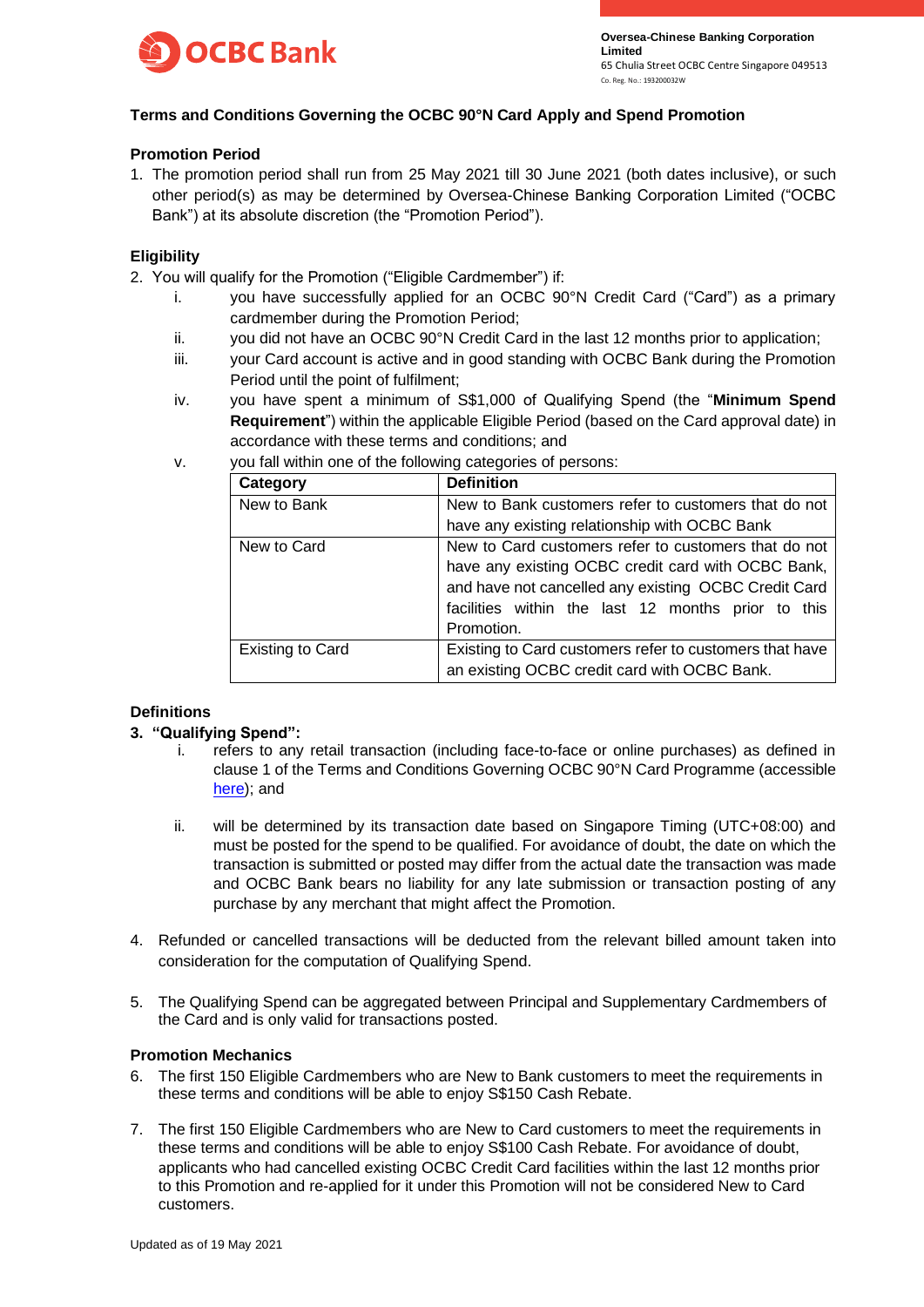

- 8. The first 200 Eligible Cardmembers who are Existing to Card customers to meet the requirements in these terms and conditions will be able to enjoy S\$50 Cash Rebate.
- 9. Each of the S\$150 Cash Rebate, S\$100 Cash Rebate and S\$50 Cash Rebate shall be referred to as the "Gift". An Eligible Cardmember can only receive a maximum of one (1) Gift under this Promotion.
- 10.Illustration of the total value of the Gift that an Eligible Cardmember may be able to earn (depending on the category that Eligible Cardmember belongs to) is per below:

| Category                            | Earned from Qualifying Spend of S\$1,000 |
|-------------------------------------|------------------------------------------|
| <b>New to OCBC Bank</b>             | S\$150 Cash Rebate                       |
| New to OCBC Credit Cards            | S\$100 Cash Rebate                       |
| <b>Existing to OCBC Credit Card</b> | <b>S\$50 Cash Rebate</b>                 |

11. For the avoidance of doubt, the Minimum Spend Requirement must be made by the following Eligible Periods:

| <b>Card Approval Month</b> | <b>Applicable Eligible Period</b><br>(Qualifying Spend end date) |
|----------------------------|------------------------------------------------------------------|
| May 2021                   | Card approval date until 30 June 2021<br>(date inclusive)        |
| June 2021                  | Card approval date until 31 July 2021<br>(date inclusive)        |

- 12. For the avoidance of doubt, in the event that any person entitled to the Gift is subsequently found to be ineligible for the Promotion, OCBC Bank shall not be obligated or liable to provide the Gift to another Eligible Cardmember.
- 13. OCBC Bank reserves the right in its sole and absolute discretion to determine whether a transaction qualifies as a Qualifying Spend under the Promotion. If OCBC Bank in its sole and absolute discretion decides that any transaction from which the Qualifying Spend is computed is not to be considered a valid transaction and consequently, the Minimum Spend Requirement is not met, the Gift will not be awarded.
- 14. OCBC Bank reserves the right deduct from the Eligible Cardmember's OCBC 90°N Credit Card Account (the "Account") the equivalent value of the Gift if the Eligible Cardmember closes his/her Account during, or within six (6) months from the end of, the Promotion Period. Further, if any Eligible Cardmember is subsequently discovered to be ineligible to participate in the Promotion or to receive the Gift (which eligibility shall be determined at the discretion of OCBC Bank), OCBC Bank reserves the right to (i) forfeit or withdraw the Gift at any time; or (ii) (where the Gift has been redeemed) claw-back the Gift or request the relevant customer to repay to or compensate OCBC Bank the value of the Gift at any time, and OCBC Bank shall have the right to debit the value of the Gift plus any goods and services tax or such other amount as it deems fit from the account(s) of the customer. No person shall be entitled to any payment or compensation from OCBC Bank should any Gift be forfeited or withdrawn, if any Gift is reclaimed by OCBC Bank, or if a customer is asked to repay to or compensate OCBC Bank the value of the Gift for whatsoever reasons.
- 15. Eligible Cardmembers who are entitled to receive the Gift will be notified after the Promotion has ended and will be credited the cash rebate to their Account 2 months from the applicable Eligible Period (i.e. the Qualifying Spend end date that applies to the relevant Eligible Cardmember).